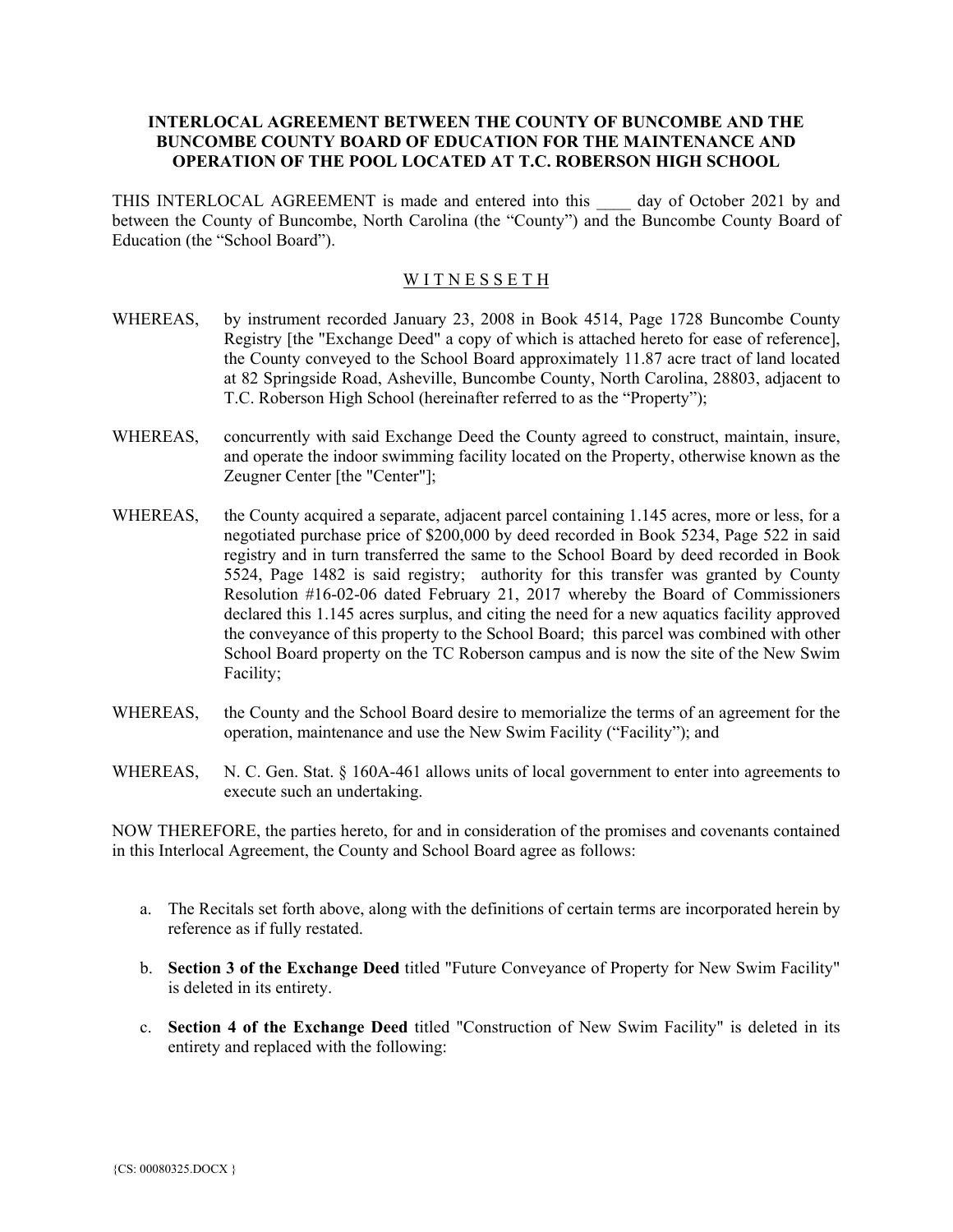- i. The School Board informally took over responsibility for the construction of the Facility, and the County has reimbursed the School Board in full based on paid invoices submitted to the County.
- ii. Subject to terms and conditions contained herein, the School Board will be solely responsible for maintaining and operating the Facility, and the County will reimburse the School Board based on paid invoices submitted monthly to the County, in an amount not to exceed \$142,487 during the first year of this agreement. All invoices shall demonstrate the amounts paid by the School Board for maintaining and operating the Facility less itemized revenues. On an annual basis, the Board will submit a budget of expected expenses and revenue to the County for approval and the County will reimburse the School Board based on monthly invoices submitted to the County in an amount to not exceed that year's annual budget.
- iii. The Parties seek to maximize the use of the Facility by community groups and individuals, within the allotted operation and maintenance budget. The School Board shall create a master schedule for the Facility that allows and encourages use by the School Board, community groups, local and state government agencies, and members of the general public. By July 1, 2019, the Parties shall meet to review the budget and programming of the Facility for the preceding six (6) months and determine whether to increase the programming for the 2019- 2020 fiscal year. After July 1, 2019, and on an annual basis, the Parties shall meet to review the past year's budget and programming, to determine appropriate programming capacity for the upcoming year, and to develop a schedule for any specific events referenced in this Agreement.
- iv. The School Board shall receive first priority in scheduling its uses of the Facility.
- v. Asheville City Schools shall be charged the same fees as any school operated by the School Board for use of the Facility.
- vi. Beginning in May 2019, the School Board will make every effort to open the Facility to the general public for open swim hours for approximately twelve to fifteen (12-15) hours. Additional nightly hours may be programmed to fill any slots that are not programmed for athletic practices and competitions. In addition, the School Board will coordinate with Buncombe County Recreation Services to allow for swim lessons during the summer months.
- vii. The School Board, or its agent, will coordinate with Buncombe County Recreation Services to set appropriate fees for use of the Facility by individual members of the general public.
- viii. The School Board, or its agent, will allow Buncombe County Recreation Services to use the Facility for four weekend evenings outside of public availability for community events. These evenings can be requested and negotiated prior to the start of each calendar year to minimize interference with scheduling of athletic programming. All rental and use fees, except for reimbursement for the required number of lifeguards, shall be waived for these four events. .
- ix. The School Board will coordinate with Buncombe County Recreation Services to schedule reasonable time for Buncombe County Special Olympics. Such scheduling should provide up to two weekday practice sessions of one hour each. These practices can be negotiated according to scheduling availability, program need, and programmatic constraints. All rental and use fees, except for reimbursement for the required number of lifeguards, shall be waived for Special Olympic events.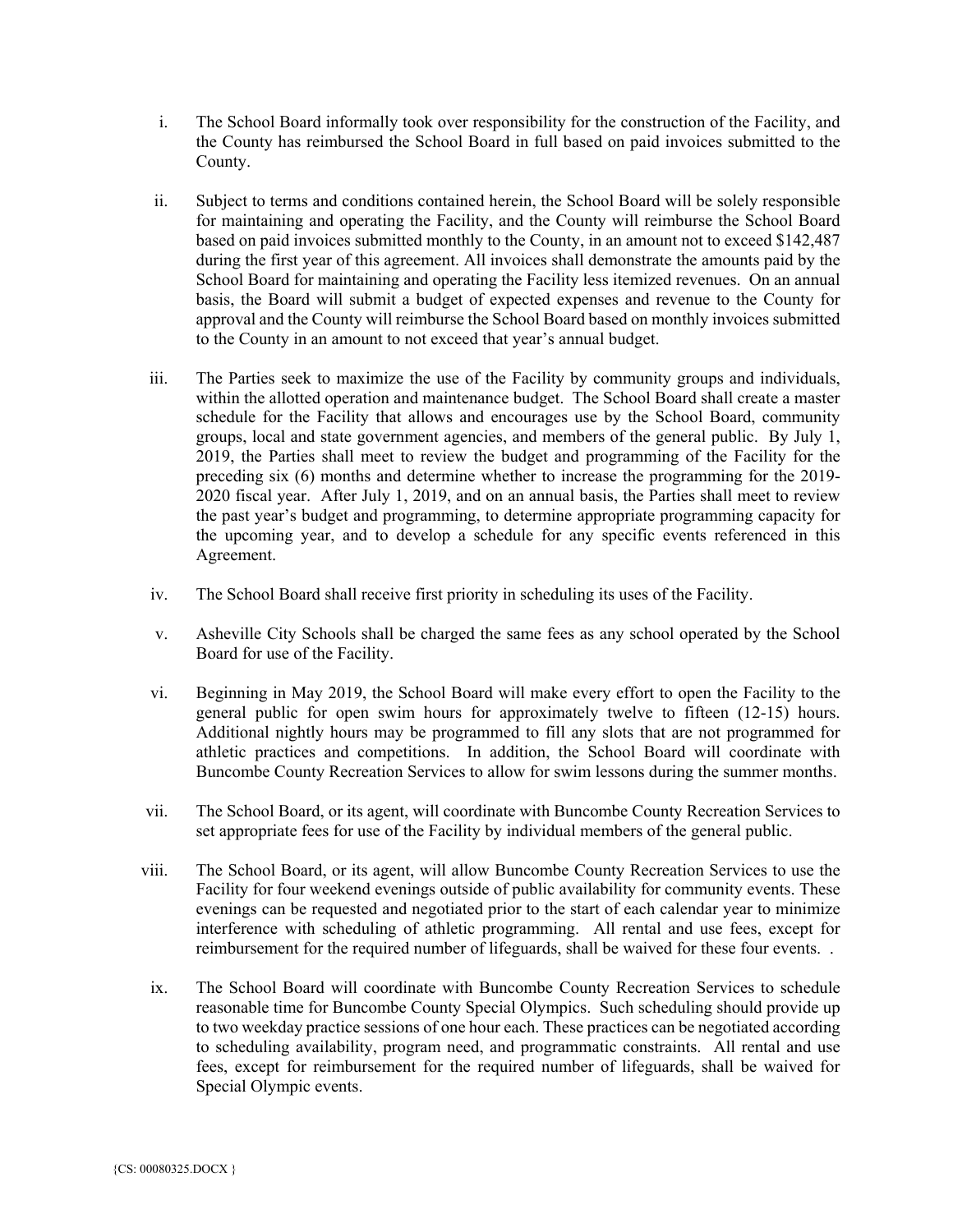- x. The School Board shall allow County and other government-sponsored groups (military, emergency services, etc.) to rent and use the Facility, subject to any pre-existing scheduling priorities.
- xi. On a quarterly basis, the School Board should provide to Buncombe County Recreation Services reports regarding Facility usage for both public and athletic programming, maintenance issues relative to potential downtimes, all revenues, and user trends.
- xii. The County agrees and acknowledges that the School Board may retain a private agency to assist with the operation and management of the pool as may be permitted by State law. The School Board should consider entertaining bids for such services through a Request for Proposals process to be repeated on a regular basis.
- xiii. The School Board will maintain property insurance for the Facility, providing coverage for fire, loss or other casualty. The Board shall also maintain comprehensive general liability insurance in the minimum amount of \$1,000,000. Nothing in this section shall be construed as a waiver of the School Board's statutory immunity under N.C.G.S. § 115C-524 or its governmental immunity.
- d. Hold Harmless / Indemnity: To the extent allowed by law and to the extent such indemnification does not serve to waive the Board's statutory and governmental immunity, the School Board shall indemnify, defend and hold harmless the County and its subsidiaries, divisions, officers, directors and employees from all liability, loss, costs, claims, damages, expenses, attorney fees, judgments and awards arising or claimed to have arisen, from any injury caused by, or allegedly caused by, either in whole or in part, any act or omission of the School Board or any employee, agent or assign of the School Board in connection with the operations and maintenance of the Facility or its appurtenances. School Board shall indemnify the County in all instances except where the County is primarily negligent through an act or omission. Nothing herein shall be construed as a waiver on the part of the County or School Board to any defense of any claim, including, but not limited to the defense of governmental or statutory immunity. And that the County's obligations under this paragraph shall be limited to the extent and manner of recovery pursuant to County's self-insured claim policies and North Carolina law.
- e. The School Board shall submit to the County regular invoices for the costs incurred by the School Board in the regular operation and maintenance of the Facility; the County shall reimburse the School Board such amounts subject to the annual threshold amount set forth above.
- f. Unless otherwise agreed upon by the Parties, the County shall not be responsible for providing its own personnel to operate or manage the Facility or to make necessary repairs on the Facility.
- g. **Section 5 of the Exchange Deed** titled "Demolition of Old Swim Facility" is deleted in its entirety and replaced with the following:
	- The County hereby agrees to demolish the Old Swim Facility, also known as the Center, at its sole cost and expense and in a reasonably prudent manner to avoid damage to any property or person. In addition, the School Board will have the right and the opportunity to remove all of its swim equipment and other personal property from the Old Swim Facility before it is demolished. In the alternative, if the School Board determines that it would like to keep the building housing the Old Swim Facility intact for other purposes then it may do so.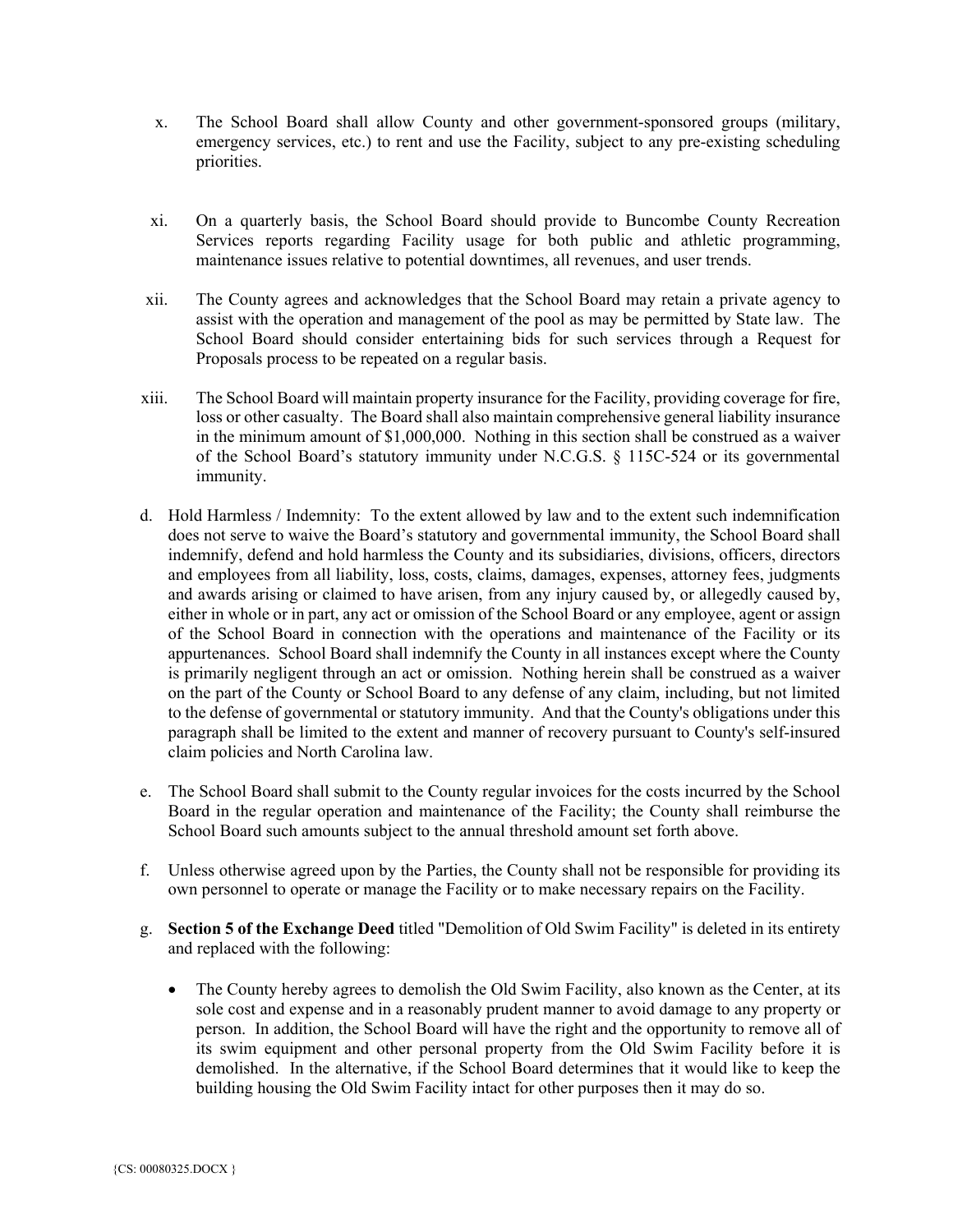- h. This Agreement may only be modified by the written consent of the Parties.
- i. This Agreement sets forth and constitutes the entire agreement and understanding of the parties with respect to the subject matter hereof. Except for those terms and conditions of the Exchange Deed not amended herein, this agreement supersedes any and all prior agreements, negotiations, correspondence, undertakings, promises, covenants, arrangements, communications, representations, and warranties, whether oral or written, of any party to this agreement.
- j. The individual signatories below have the expressed and implied authority on behalf of their respective Boards to execute this Agreement. The Parties may execute this Agreement in separate counterparts and the execution of a copy shall have the same effect as the execution of an original. Such execution may be by facsimile or PDF attachment to an email.

{Signature Page Follows}